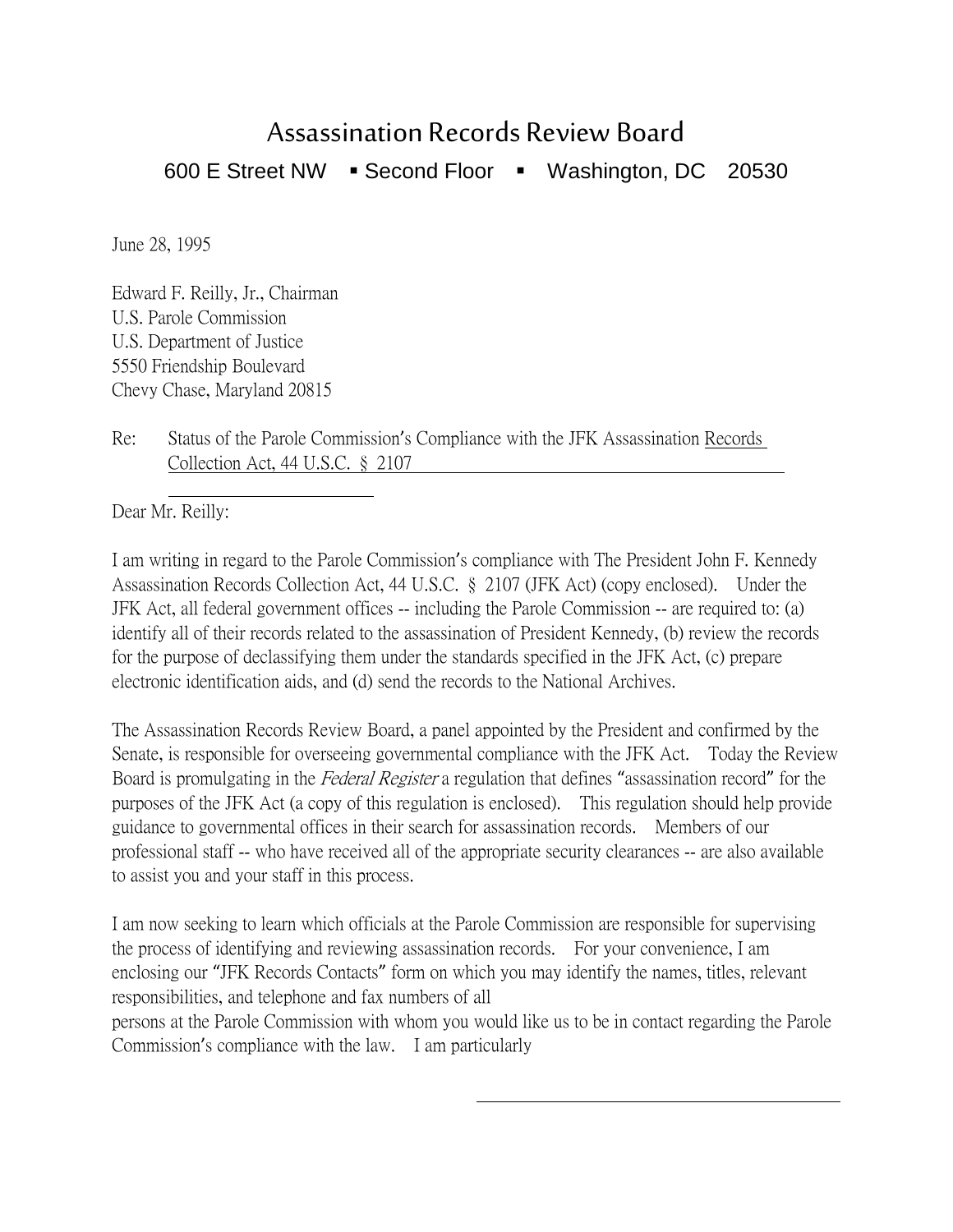Telephone: (202) 724-0088 Facsimile: (202) 724-0457

interested in your identifying the person responsible for preparing your electronic identification aids.

We look forward to working with the Parole Commission to further the important objectives of the JFK Act. Please feel free to contact me if I can be of any assistance.

Sincerely yours,

David G. Marwell Executive Director

Enclosures

cc: Janet Reno, Attorney General